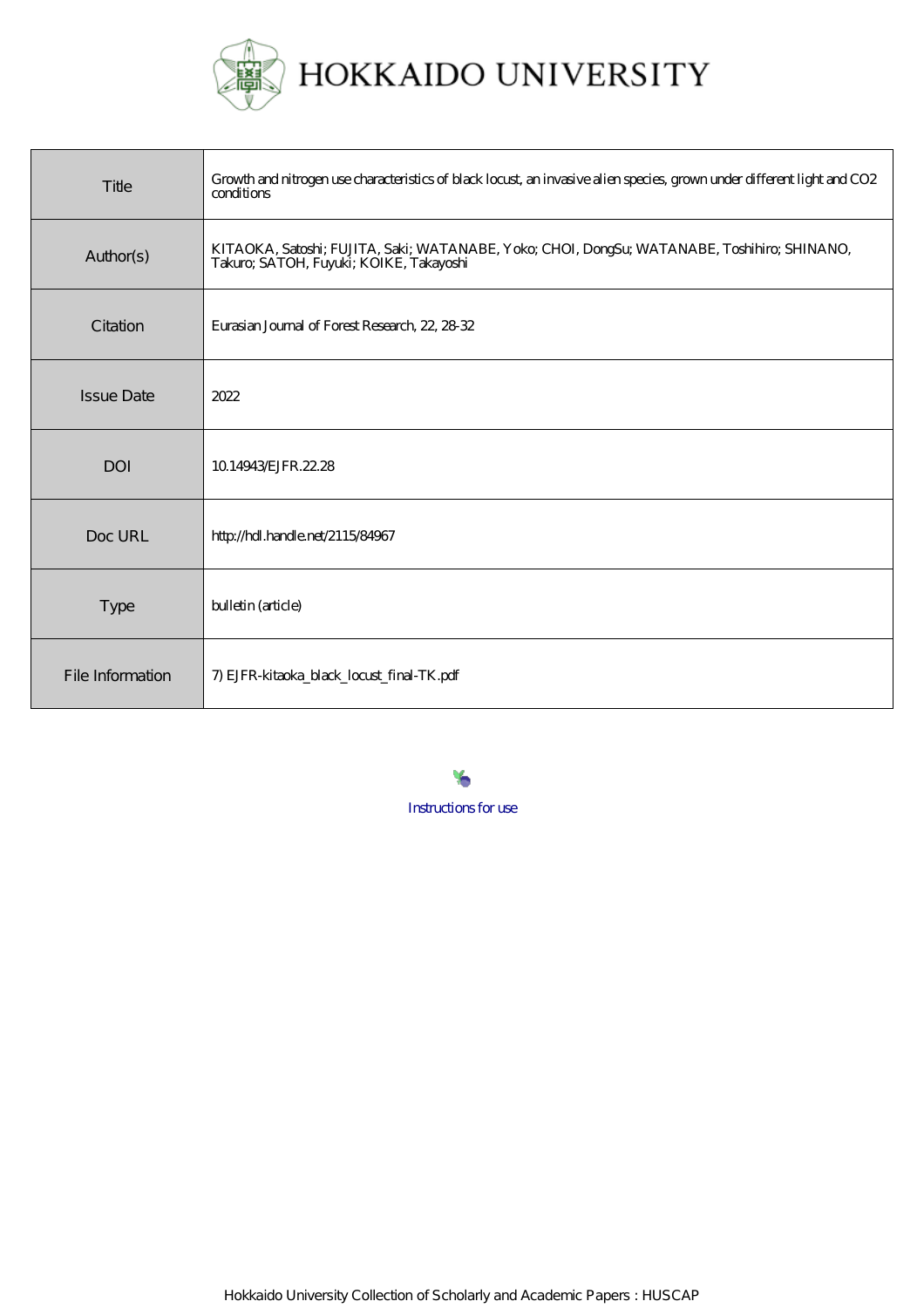# **Growth and nitrogen use characteristics of black locust, an invasive alien**  species, grown under different light and  $CO<sub>2</sub>$  conditions

KITAOKA Satoshi<sup>1\*</sup>, FUJITA Saki<sup>1,2</sup>, WATANABE Yoko<sup>1,3</sup>, CHOI DongSu<sup>1,3,4</sup>, WATANABE Toshihiro<sup>1</sup>, SHINANO Takuro<sup>1</sup>, SATOH Fuyuki<sup>3</sup>, KOIKE Takayoshi<sup>1,3</sup>

<sup>1</sup> School of Agriculture, Hokkaido University, Sapporo 060-8589, Japan<br><sup>2</sup> Present address: Forestry & Forest Products Research Institute, Tsukuba 305, 86

<sup>2</sup> Present address: Forestry & Forest Products Research Institute, Tsukuba 305--8687, Japan.

<sup>3</sup> Field Science Center for Northern Biosphere, Sapporo 060-0809, Japan

 Present address; Institute of Agriculture, Tokyo University of Agriculture and Technology, Fuchu, Tokyo 183-8509, Japan

#### **Abstract**

Black locust (*Robinia preudoacacia*) had introduced form north America for vegetation stability after landslides and forest fires, honey plant, etc. however, this species changes vegetation (plagiosere) with its high growth capacity and reproductive capacity. However, adult trees are easy to fall down after infection of root rot, and to regulate this alien species, native root rot fungi were used in Lithuania. Photosynthetic nitrogen (N) use characteristics of this species had been studying *in situ* at open and shade sites under larch plantations for regulation of the growth of this species. No seasonal change in N allocation pattern in leaves was found between open and shade site; N should allocate from  $N_L$  (N in Light Harvesting Chloroplast) to  $N_R$  (N in Rubisco) in a leaf after shedding of top canopy. To simulate increasing atmospheric  $CO<sub>2</sub>$  [CO<sub>2</sub>], we studied on growth and evaluation of symbiotic microbe with black locust grown under a free air  $CO<sub>2</sub>$  enrichment (FACE). Activities of acetylene reduction of nodule were accelerated in FACE (500 ppm). From these results, black locust will increase its growth rate under nutrient poor sites in increasing  $[CO<sub>2</sub>]$  world, therefore, it is essential to develop the management methods which coexist with black locust.

*Key words*: black locust (*Robinia pseudoacacia*), alien species, nitrogen allocation, Acetylene reduction activity, *Rhizobium* sp.

# **Introduction**

Black locust (*Robinia pseudoacacia*) had been imported from North America for a honey plant as well as stabilizing ground surface after landslide, forest fires, etc. (Sakio 2009). This species often escapes from planted sites and dominates at river-bed, however root is shallow developed and is easy infected root rot fungi, and then will fall down and "attack" around downstream of the river. Moreover, this species usually changes original vegetation (= plagiosere) by its high grow capacity. To keep biodiversity in a forest, we have been discussing how to regulate growth of this species. We hardly regulate this alien species because its vigorous growth capacity (Masaka et al. 2014), and reproductive capacity by two methods of germination (Karaki et al. 2012: Watanabe et al. 2014) and big capacity of sprout (Matsunami et al. 2008; Masaka et al. 2014; Fujita et al. in preparation). These high growth capacities are supported by the highest photosynthetic rate among deciduous broadleaved trees (Koike et al. 2009).

Plant growth is a result of integration between photosynthetic capacity multiply temporal and special arrangement of leaves with environmental plasticity (Larcher 2003). Kitaoka et al. (submitted) reported pinnate compound leaves drastically decrease number of leaflet and its thickness under shade condition in a larch plantation. In Lithuania, they successfully developed an

ideal way of regulation of black locust with use of root rot fungi native to Lithuania (Watanabe et al. 2012).

Our oldest plantation of black locust is located at Japanese larch plantations in the Nakagawa Experiment Forest, Hokkaido University since 1931 and almost no individuals dominate there without any disturbances. Leaves of black locust flush at the complete expansion of short-shoot needles of larch at around mid-June (Kitaoka et al. 2020, submitted). Incident light to forest floor in larch plantations showed drastic seasonal change: relative light  $(I/I<sub>O</sub>)$  to forest floor was <45%, around 15%, and <30% during before leaf flush, after leaf flush, and after leaf senescence and shedding, respectively (Kitaoka 2007). Nitrogen (N) in a leaf of regenerated seedlings (oak, carpinus) under larch plantations was allocated to  $N_c$  (Light harvesting chlorophyll protein) after canopy closure of top layer and to  $N_R$  (to Rubisco:  $CO_2$  fixation enzyme in C3 plants) before and after canopy closure (Kitaoka and Koike 2004). Similar N allocation pattern is found in the same crown; leaves at crown surface allocate to  $N_R$  while leaves at inner parts allocate to  $N_c$  (Choi et al. 2021). However, we still have not enough information on seasonal change of the N allocation in leaves of black locust.

On the other hands, atmospheric  $CO<sub>2</sub> [CO<sub>2</sub>]$  is continuously increasing at the rate of about 2.2 ppm yr-1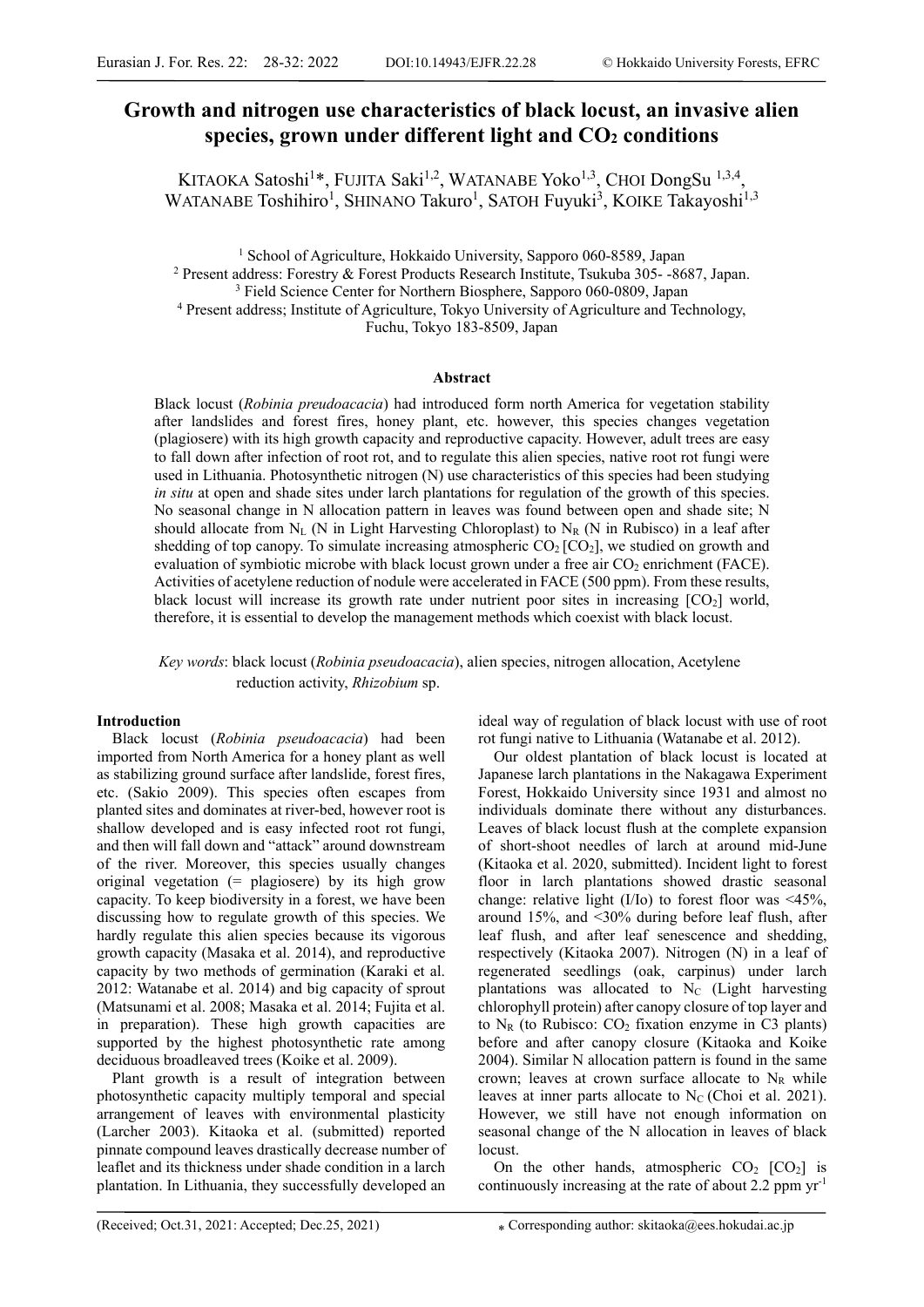during these decade, and reaches to 420 ppm (Mauna Loa 2021). Black locust can grow under infertile soil, which may be attributed to symbiotic microbe in the root system. Photosynthetic rate at elevated  $CO<sub>2</sub>$  of red-pine seedlings increased because infected ectomycorrhiza (ECM) *Pisolithus tinctorius* acted as sink for photosynthates (Choi et al. 2005) and a kind of ECM for Japanese larch (Shinano et al. 2007). How about the role of nodular symbionts with black locust under elevated CO2, especially nutrient poor condition?

In central Hokkaido, leaf flush of black locust starts around early part of June when upper layer of larch trees has flushed short-shoot needles and is ready for elongation of long-shoot (Kitaoka et al. 2020). N in a leaf is considered to allocate more to  $N_c$  and to  $N_R$  after senescence of needles of the upper canopy like 4 kinds of deciduous broadleaved tree seedling grown in a mature larch forest (Kitaoka and Koike 2004). To access these predictions, we measured seasonal changes in photosynthetic rate for evaluating N allocation of saplings grown at open and shade site (around I/Io, 20%) under around a 50-year-old larch plantation. Based on light and N utilization of black locust saplings, we try to show plausible regulation method for regulation this alien species.



**Figure 1**. Photos of black locust in a larch planation and its leaf morphology, left: grown in a gap in larch plantation, right: pinnate compound leaf of current year shoot of black locust in open site.

#### **Materials and Methods**

#### **1. Plant material**

# **1.1. Open and shade sites**

Seedlings of black locust (*Robinia pseudoacacia* L.) which invaded into and/ or regenerated at the study sites of 50-year-old larch plantation from avenue trees of the university campus. This species is equipped with pinnate compound leaf and preformed first and second leaves (Figure 1B). Two individuals were selected from each study site (open vs. shade=larch forest floor), and in total 12 individuals were investigated. Seedling size was as follows: height was  $4.1 \pm 0.8$  m, and the diameter at 3 cm from the bottom was between than  $7.3 \pm 2.1$  cm.

Test shoots were chosen at around 1.5 m and the top leaflet of pinnate compound leaf of the sample trees without any disease and insect grazing. After determination of gas exchange rates, age of samples was determined by analysis of annual rings (seedling age of shade and open samples was 3 and 2 years old, respectively).

#### **1.2. FACE**

Two-year-old saplings were grown in a free air  $CO<sub>2</sub>$ enrichment (FACE) site of at the Sapporo Experiment Forests the Field Science Center for Norther Biosphere, Hokkaido University. Soil was typical brown forest soil. There were 6 rings ( $H = 5.5$ m D $= 6.5$ m); 3 of them were fumigated with elevated  $CO<sub>2</sub>$  at 500ppm while the rests were ambient  $CO<sub>2</sub>$  (370~380 ppm as of 2006).

### **2. Measurements**

# **2.1. Photosynthesis traits and N allocation**

Seasonal changes in the net photosynthetic rates at light saturation and ambient  $[CO_2]$  (380 ppm) ( $P_{sat}$ ) were measured for the same position of leaflet of a pinnate compound leaf of each individual sapling grown under open and shade sites. The P<sub>sat</sub> was measured from June to the beginning of November, i.e., the measurement was performed five times at mid-June, latter part of July, late August to early September, late September to early October and late October to early November. After gas exchange measurement, LMA (leaf area per its dry mass; g/m2 ) and chlorophyll contents (Shinano et el. 1996) were determined.

The photosynthetic rate was determined with a portable photosynthesis transpiration system (LI-6400, LiCor, Nebraska, U.S.A.) with a LED source attached with blue light (LI-6400-02).  $P_{sat}$  was determined under ambient  $CO<sub>2</sub>$ , steady leaf temperature (25 $\rm ^{o}C$ ), and photosynthetic photon flux density (PPFD) around 1,400  $\mu$ mol m<sup>-2</sup> s<sup>-1</sup> as previously determined (Choi et al. 2017). The maximum photosynthetic rate at light and  $[CO<sub>2</sub>]$ saturation ( $P_{\text{max}}$ ) was determined at  $[CO_2]$  1700 ppm, PPFD around 1500 µmol  $m^{-2}$  s<sup>-1</sup> and leaf temperature of 25°C.

The value of  $N<sub>C</sub>$  was calculated from the amount of chlorophyll based on the method of Evens and Seemann (1987). The calculation method of the percentage of N allocation is as follows:

$$
\cdot N_{C} (\%) = (Chl A + Chl B) \times 0.519 / N_{area} \times 100
$$
  

$$
\cdot N_{E} (\%) = J_{max} / 1257.360 N_{area} \times 100
$$
  

$$
\cdot N_{R} (\%) = V_{cmax} / 129.375 N_{area} \times 100,
$$

where,  $N_C$ : Nitrogen content of LHC, PS I and PS II;  $N_E$ : Electron transport proteins except  $N_c$  plus the nitrogen content of carbon cycle proteins except rubisco;  $N_R$ : Nitrogen content of rubisco; Chl A (mmol m<sup>-2</sup>): Molar concentration of chlorophyll a; Chl B (mmol m-2): Molar concentration of chlorophyll b; Narea: Nitrogen content per area.

#### **2.2. Estimation of N2 fixing**

The N fixation rate in *R. pseudoacacia* was determined by acetylene reduction assay (ARA) (Peterson and Burris 1976; Choi et al. 2017). Approximately 2.5 g of nodules with fine roots were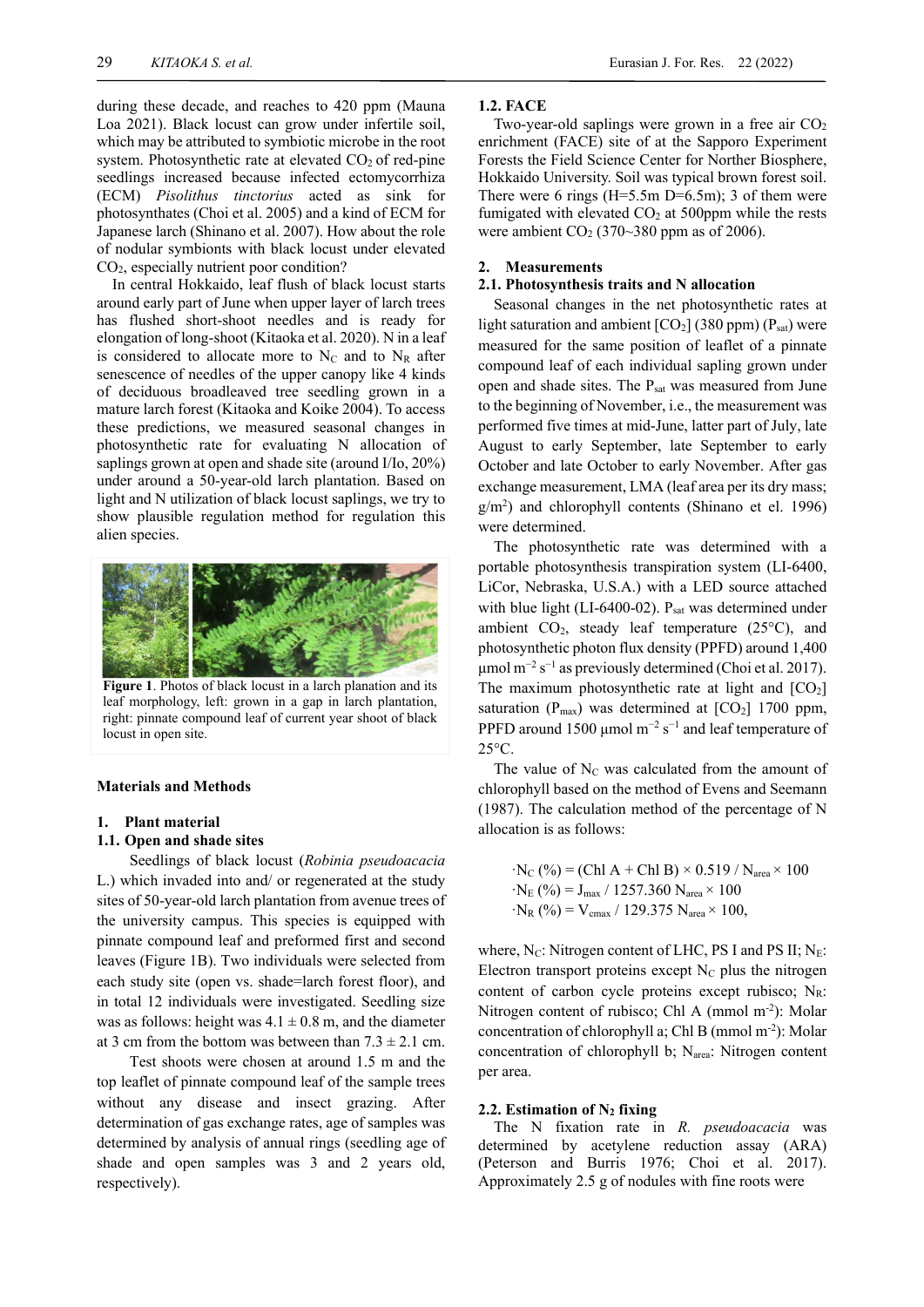obtained from the same trees used for measuring photosynthetic rate, and was placed immediately in the syringe. Then,  $10\%$  (v/v) of the air in the syringe was removed and replaced with an equal volume of acetylene  $(C<sub>2</sub>H<sub>2</sub>)$  (99.9%). After 30 min, 10 ml of gas was removed from the syringe and injected into a gas chromatograph to measure the production of ethylene from the acetylene (G-3000, Hitachi, Tokyo, Japan).

#### **Results and Discussion**

# **Leaf morphology, gas exchange and N allocation in leaf**

Light condition of forest floor from June to early September was around 45  $\mu$ mol m<sup>-2</sup>s<sup>-1</sup> and relative value (I/Io) was around 25% during July to late August, and the I/Io increased 45~80% from mid-September to early November. The I/Io trend reflected leaf phenology of canopy of larch trees; namely short-shoot needles develop by mid-June and succedingly long-shoot needles develop, and start to shed needles at around early October (Kitaoka et al. 2020).

At shade sites, shoot development of black locust was clearly suppressed, and the leaves had a lower LMA with undeveloped palisade layer. These responses are similar to typical shade-intolerant deciduous broadleaved tree species in cool temperate forests in Japan

Pmax at open sites reached maximum value at July and decreased from August toward autumn. At shade sites, little changes were observed from June to September but showed a decreasing trend from September to leaf-fall in October. At forests of cool temperate regions, N is one of the factors limiting plant growth. Black locust has a relatively high value of  $N_{area}$ as compared with other deciduous broad leaved tree species (oak, magnolia, carpinus, etc.) grown in similar mature larch plantations (Kitaoka and Koike 2004). This result implies that black locust grows under rich nitrogen conditions as it has a symbiotic relationship with Nfixative micro-organisms. This is agreeable from the results of low N-remobilization rates and PNUE at shade sites (Kitaoka et al. submitted).

Some tree species in larch plantations showed unique N allocation pattern to photosynthetic organs. N allocation percentages in a leaf of shade-tolerant species (Ssiori-cherry and carpinus) grown under  $I/I_0 = 18\%$ 20% of unmanaged larch stands; the two shade-tolerant species can allocate N to  $N_c$ ,  $N_E$ ,  $N_R$ , etc., in accordance with incident light to the forest floor. For example, Ssiori-cherry seedlings allocate about  $8\%$  N to N<sub>C</sub> before canopy closure and about 26% during canopy closure, then about 12% after canopy opening.

In contrast, no change was found in N allocation pattern in a leaflet of black locust by mid-September. Irrespective of our prediction, black locust seedlings allocated about 18% of leaf N to NC independent of light conditions. This indicates that the pattern of N allocation of black locust is different from general knowledge obtained from other tree species (Kitaoka and Koike 2004, Kitaoka 2007), namely, black locust grown in weak light condition could not allocate N to  $N_c$ .

No difference was found in the N allocation pattern

of black locust between the two sites during the growth period, although light conditions were drastically changed in shade sites from mid-August until leaf yellow in November.

#### **Growth at elevated CO2**

The acetylene reduction activity (ARA) of symbiosis nodule with *R. pseudoacacia* grown at elevated  $[CO<sub>2</sub>]$ was significantly greater than for that grown at ambient [CO2] (after Choi et al. 2017). The ARA at ambient



**Figure 2.** Seasonal changes in Nitrogen allocation of Back locust saplings grown under full sunshine (open site) and forest floor at a 50-year-old Japanese larch plantation in the Field Science Center for Norther Biosphere of Hokkaido Univ. N fraction: Nc=Light harvesting Chlorophyll protein, N<sub>E</sub>= Electron transportation, NR= Rubisco, Nother= N allocation to the rests (Adopted from Kitaoka et al. 2021; *Magnolia hyporeuca*: Mh is cited from Kitaoka and Koike 2004).

[ $CO<sub>2</sub>$ ] was 12.2 µmol  $C<sub>2</sub>H<sub>4</sub>$  g<sup>-1</sup> nodule h<sup>-1</sup>, and the ARA nodule grown at elevated  $[CO_2]$  was 15.0 µmol  $C_2H_4$  g<sup>-1</sup> nodule  $h^{-1}$ , which was not significant (P<0.05). Black locust can live with several microbes in soil even under infertile soil condition (Li et al. 2021). Elevated  $CO<sub>2</sub>$ world will continue and essential role of symbiotic microbes (e.g., *Rhizobium* sp.) in root of black locust will become more important for offering N resources to vegetation via black locust and may change vegetation more greatly in nutrient poor sites. Shinano et al. (2007) revealed an increase of sink activities with ECM in Japanese larch seedlings grown under elevated  $[CO<sub>2</sub>]$ .

However, we observed a photosynthetic downregulation of black locust in response to elevated  $[CO<sub>2</sub>]$ . This may be associated with reduction of N and Rubisco content, and also changed N allocation patterns in the leaves under elevated  $CO<sub>2</sub>$  with the FACE ( $[CO<sub>2</sub>]$  500 ppm) (Table 1). Therefore, we should develop more efficient methods for regulation of black locust like Lithuania (Watanabe et al. 2012).

#### **Conclusion**

Light-saturated photosynthesis  $(P_{sat})$  of black locust seedlings were suppressed under weak light environments, such as I/Io≤25%. Acclimation capacity of black locust to low light environment may be small compared to other tree species, because of almost no change in the N allocation in photosynthesis system (especially to  $N_c$ ,  $N_R$ ) was observed. As compared with other reported species, low N-remobilization of Black locust may be due to symbiotic N-fixing microbes.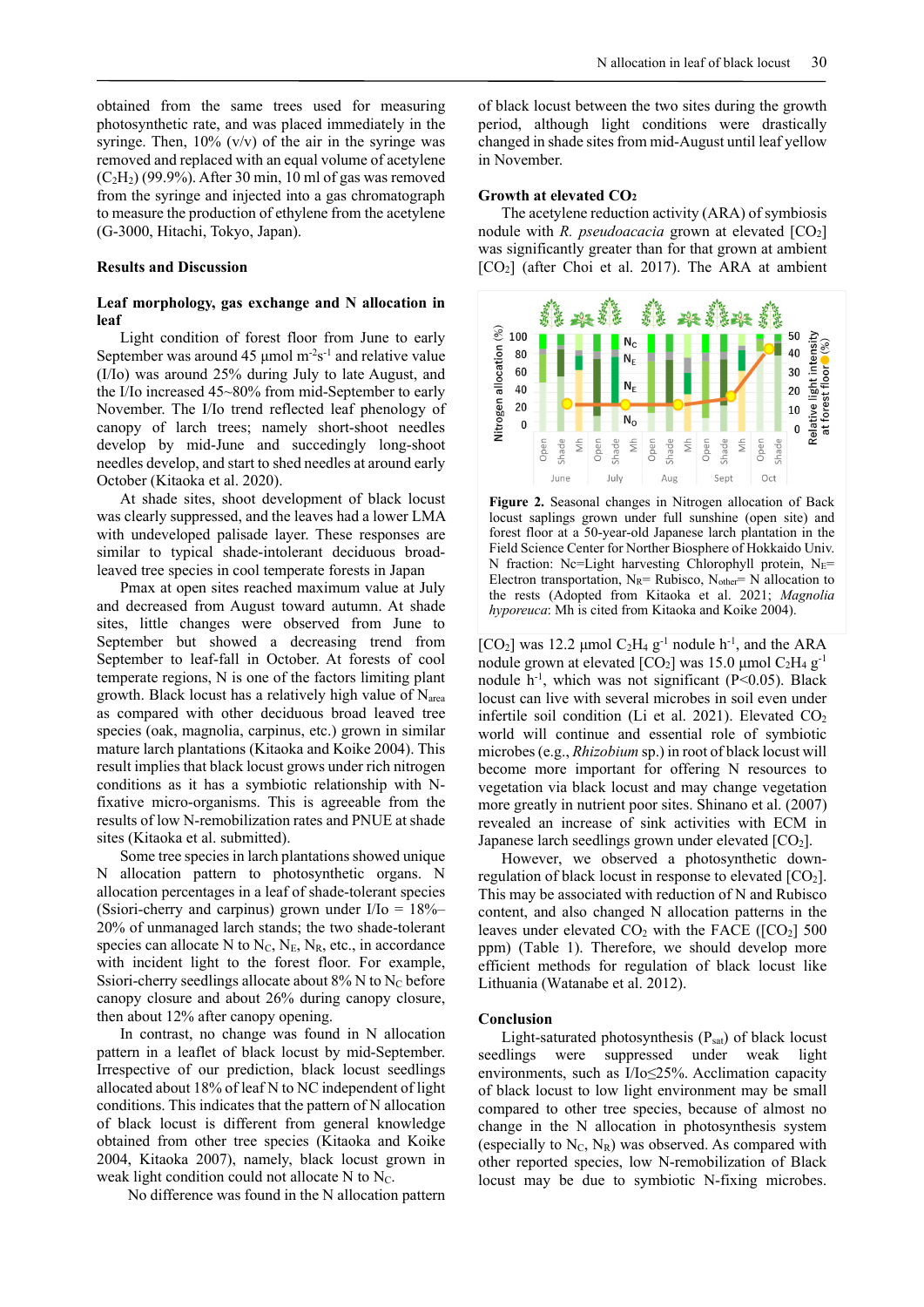|                    |                   |            | <b>Table 1.</b> Photosynthetic parameters of Black locust saplings at control and FACE |             |                                                |
|--------------------|-------------------|------------|----------------------------------------------------------------------------------------|-------------|------------------------------------------------|
| [CO <sub>2</sub> ] | <b>Rubisco/N</b>  | Chl/N      | <b>Vcmax/N</b>                                                                         | Jmax/N      | Jmax/Vcmax                                     |
| Amb                | 1.37(0.23)        | 0.09(0.01) | 32.25(2.48)                                                                            | 29.27(4.14) | 0.97(0.03)                                     |
| <b>FACE</b>        | 1.02(019)         | 0.11(001)  | 35.42(3.22)                                                                            | 33.82(5.31) | 0.93(0.07)                                     |
| P value            | 0.02              | 0.04       | ns                                                                                     | ns          | ns                                             |
| 111111             | $1.5$ $1.5$ $0.7$ | . 200      | $P \cup \cap P$ $P \cap \cap \cap P$ 1                                                 |             | $\alpha \rightarrow \alpha \rightarrow \alpha$ |

Abb: Amb: ambient [CO2] = about 380 ppm, FACE: [CO2] = about 500 ppm. In parenthesis, figures mean SD. \*Unit: Rubisco/N [g m<sup>-2</sup>/g m<sup>-2</sup>], Chl/N [g m<sup>-2</sup>/g m<sup>-2</sup>], Vcmax/N [µmol m<sup>-2</sup>s<sup>-1</sup>/g m<sup>-2</sup>], Jmax/N [µmol m<sup>-2</sup>s<sup>-1</sup>/g m<sup>-2</sup>], Jmax/Vcmax [µmol m<sup>-2</sup>s<sup>-1</sup>/µmol m<sup>-2</sup>s<sup>-1</sup>] Adopted from Choi et al. (2017)

Therefore, black locust should live in open sites for maximizing photosynthesis. According from these results, we suggest that black locust in a forest should be managed as follows: we should carefully observe the stand structure and growth condition of black locusts that have invaded the area, and then, individuals grown near or in canopy gaps should be eliminated to efficiently suppress further invasion.

# **Acknowledgements**

We thank Mr. M. Kanetoshi for offering clear data on field measurements of Black locust and late Mr. K. Ichikawa for his careful management of the nursery condition.

### **References**

- Choi DS, Quoreshi AM, Maruyama Y, Jin HO, Koike T. (2005) Effect of ectomycorrhizal infection on growth and photosynthetic characteristics of *Pinus densiflora* seedlings grown under elevated  $CO<sub>2</sub>$  concentrations. Photosynthetica 43: 223-229.
- Choi DS, Watanabe Y., Guy RD, at al. (2017) Photosynthetic characteristics and nitrogen allocation in the black locust (*Robinia pseudoacacia* L.) grown in a FACE system. Acta Physiol Plant, 39:71, DOI 10.1007/s11738-017-2366-0.
- Choi D, Jang W, Toda H, Yoshikawa M. (2021) Differences in characteristics of photosynthesis and nitrogen utilization in leaves of the Black Locust (*Robinia pseudoacacia* L.) according to leaf position. Forests, 12, 348. https://doi.org/10.3390/f12030348
- Evans JR, Seeman JR (1987) The allocation of protein nitrogen in the photosynthetic apparatus: Costs, consequences, and control. In: Briggs WR. (ed.) Photosynthesis, Alan R. Liss., NY, pp.183-205.
- Fujita S, Matsunami S, Makoto K, et al. (in review) A trial of the regulation of growth of sprouting roots of Black locust seedlings, an alien and commercial tree, using shutting plates.
- Karaki T, Watanabe Y, Kondo T, Koike T. (2012) Strophiole of seeds of the black locust acts as a water gap. Plant Species Biol., 27:226-232.
- Kitaoka S. (2007) Ecophysiological study on the growth and photosynthetic responses of deciduous broadleaved tree seedlings invading into unmanaged larch plantations. Res Bull Hokkaido Univ Forests 64: 37- 90
- Kitaoka S, Koike T. (2004) Invasion of Broad-Leaf Tree Species into a Larch Plantation: Seasonal Light Environment, Photosynthesis and Nitrogen Allocation.

Physiol. Plant.*,* 121: 604–611

- Kitaoka S, Fujita S, Qu LY. et al. (submitted) Can black locust, an invasive species, acclimate to shady environment with nitrogen allocation in a leaf? Forests,
- Koike T, Morimoto J, Choi D. (2009) Photosynthetic traits in Black locust. In Ecology of Black locust-Introduce, utilization, ecology and management of an alien species in Japan*-*; In Sakio H. (ed.) Bun-ichi-Sogo Publisher: Tokyo, 2009; pp. 162–174 ISBN 978- 4-8299-1073-3.
- Li K, Han X, Ni R. *et al.* (2021) Impact of *Robinia pseudoacacia* stand conversion on soil properties and bacterial community composition in Mount Tai, China. Forest Ecosystem*,* **8,** 19.

https://doi.org/10.1186/s40663-021-00296-x

- Masaka K. (2013) Opinion and Its Scientific Evidence Concerning the Exotic Tree Species, *Robinia pseudoacacia*. J Jpn For Soc 95: 332‒341. DOI https://doi.org/10.4005/jjfs.95.332
- Matsunami S, Kobayashi M, Ichikawa K, et al. (2005) Effects of shutting plates on the growth of root system in Black locust seedlings. Trans Mtg Jpn Forest Soc Hokkaido Br. 57: 33-35 (in Japanese).
- Mauna Lao  $(CO<sub>2</sub>$  monitoring) https://gml.noaa.gov/ccgg/trends/ visit on 9 Aug, 2021.
- Murakami O, Washitani I (2002) Handbook of Alien species "Worst 100 Invasive species in Japan," 362pp. Chijin Shokan, Tokyo (in Japanese). ISBN: 9784805207062
- Niinemets U and Tenhunen J. (1997) A Model separating leaf structural and physiological effects on carbon gain along light gradients for the shade-tolerant species *Acer saccharum.* Plant Cell Environ. 20: 845- 866.
- Onodeta K, Nagasaka A, Nagasaka Y, Yamada S (2007) Distribution of Black locust along riparian forest. Koshunai- Quarry 146: 5-8 (in Japanese)
- Peterson R, Burris RH (1976) Conversion of acetylene reduction rates to nitrogen fixation rates in natural populations of blue-green algae. Anal Biochem 73:404–410. doi:10.1016/0003-2697(76)90187-1
- Sakio H. (2009) Ecology of Black locust; Introduce, utilization, ecology and management of an alien species in Japan. Bun-ichi-Sogo Publisher, Tokyo, ISBN 978-4-8299-1073-3.
- Shinano T, Lei T.T., Kawamukai,T., Inoue, M, Koike, T. and Tadano, T. (1996) Dimethylsulfoxide method for the extraction of chlorophylls a and b from the eaves of wheat, field bean, dwarf bamboo, and oak. Photosynthetica 32: 409-415.